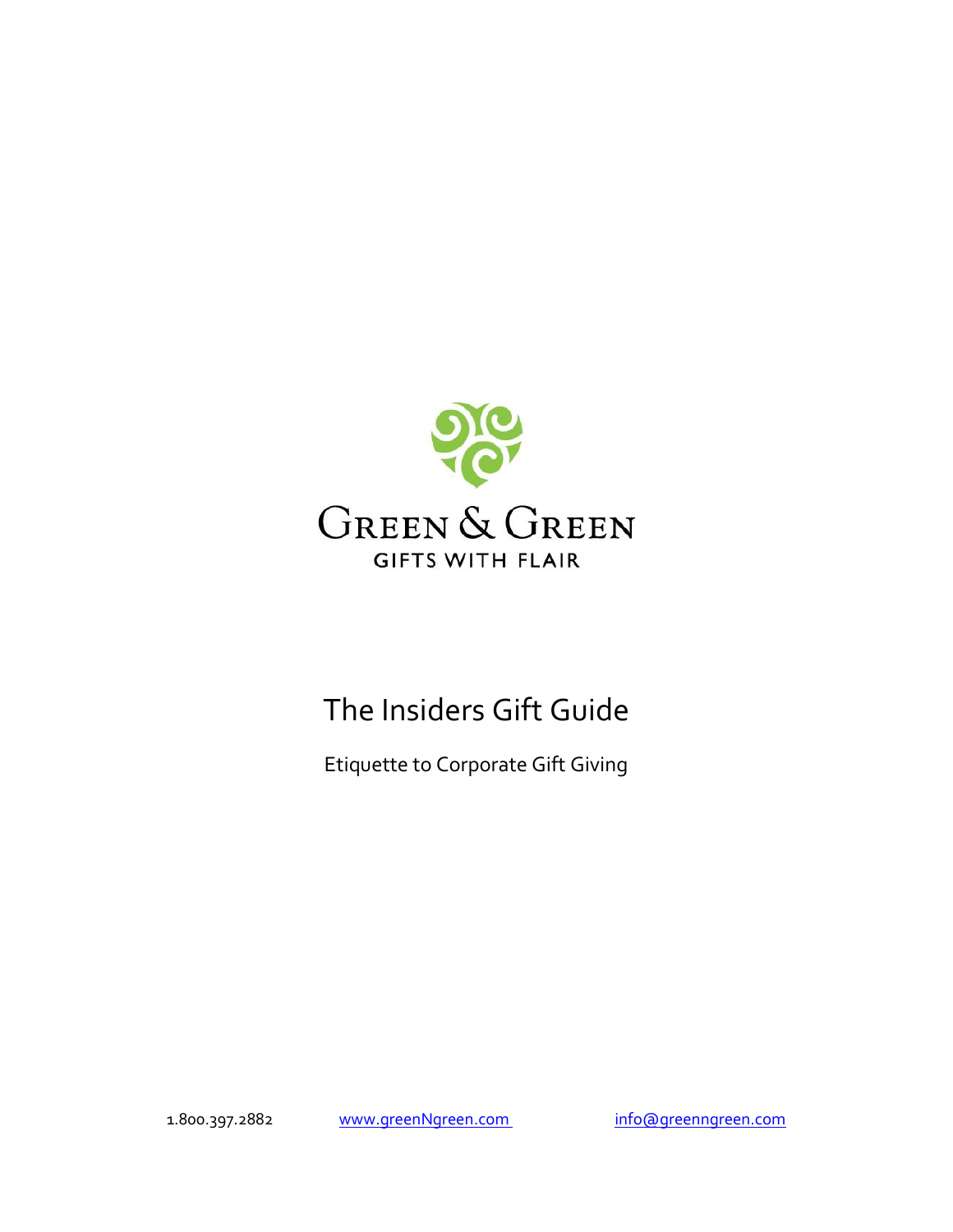# TABLE OF CONTENT

| <b>INTRODUCTION</b>                                    | 3 |
|--------------------------------------------------------|---|
| <b>NEW BABY GIFTS</b>                                  | 3 |
| <b>CULTURAL BUSINESS ETIQUETTE - DO'S &amp; DON'TS</b> | 5 |
| <b>CRAFTING THE MESSAGE</b>                            | 6 |
| <b>CUSTOMER MILESTONE &amp; LIONS GATE PROGRAMS</b>    | 6 |
| <b>EMPLOYEE APPRECIATION PROGRAMS</b>                  |   |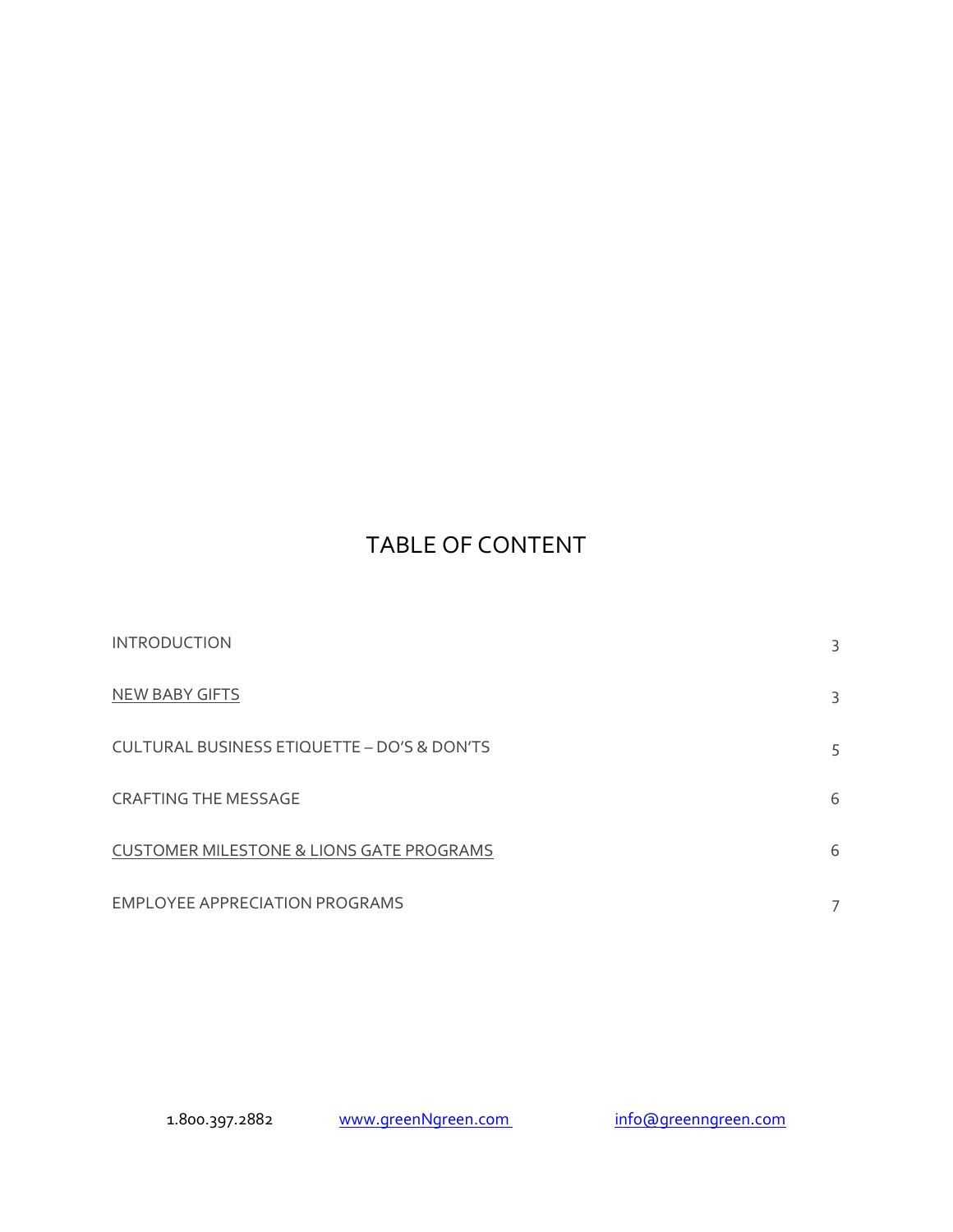### **Introduction**

When sending a gift, always keep in mind the reason and purpose. A gift is an investment that demonstrates your appreciation and thoughtfulness, offering tangible acknowledgement of a special occasion or personal accomplishment. As the world gets more connected and international business relationships are carefully navigated, respecting cultural etiquette is crucial. Thoughtful gift-giving builds rapport and cements lasting professional relationships.

Regardless of the occasion - acknowledging a [job well done,](http://www.greenngreen.com/with-alcohol/) [celebrating a special milestone,](http://www.greenngreen.com/recognition-awards/) welcoming a new born, showing your support during a time of personal grief, or saying thank you for a client's support or business convert these opportunities to share in the joy and make it a lasting, memorable event.

#### [New Baby Gifts](http://www.greenngreen.com/baby-gifts/)

While we all love to mark the arrival of the new born with special gifts, it can be somewhat stressful working out what exactly would be appropriate to buy. In general, there are three main occasions when it could be appropriate to give a gift: at the baby shower before the baby is born; on your first visit to the proud parents after they've come home; at the christening or naming ceremony.

So what could that perfect present be?

- Most first-time parents would have purchased the essential items in advance. A gift of clothing or items for the nursery would usually be welcome. Practical items like receiving blankets, sleepers, Tshirts, onesies, crib sheets, mobile for the crib, etc would be appreciated.
- In the event that there is an older child, you could delight the older child with a special gesture to acknowledge his or her important role as the older sibling. You can provide a separate, handwritten card with congratulations on being a big sister or brother – from Mommy's or Daddy's office.
- Traditional keepsake items like silver spoons, rattles or simple jewelry, especially for the christening or naming ceremonies, would be perfect.
- And don't forget the Mom. It's easy for all the attention to be on the new born so some special pampering for the Mom would be a nice change. A comforting bath or skincare gift set or robe would be great gift ideas.
- Here are some of our best sellers: (available for baby boy or baby girl)
	- o [Mommy & Me](http://www.greenngreen.com/mommy-and-me-baby-girl/)
	- o [A Family Affair](http://www.greenngreen.com/a-family-affair-baby-boy/)
	- o [Puppy Love](http://www.greenngreen.com/puppy-love-baby-girl/)

#### ['Get Well Soon' Gifts](http://www.greenngreen.com/get-well-gifts/)

What do you send someone who's at home recuperating or just had surgery? Or perhaps is just feeling under the weather? There are many simple gift ideas that can make a difference in someone's life.

- Carefully chosen foods like smoked salmon rich in Omega 3 or organic green tea are often a thoughtful match to show you care. With surgery – asking questions that will match the requirements and be mindful of any restrictions.
- Brighten up their room with colourful balloons, posters or gorgeous flowers.

1.800.397.2882 www.greenNgreen.com info@greenngreen.com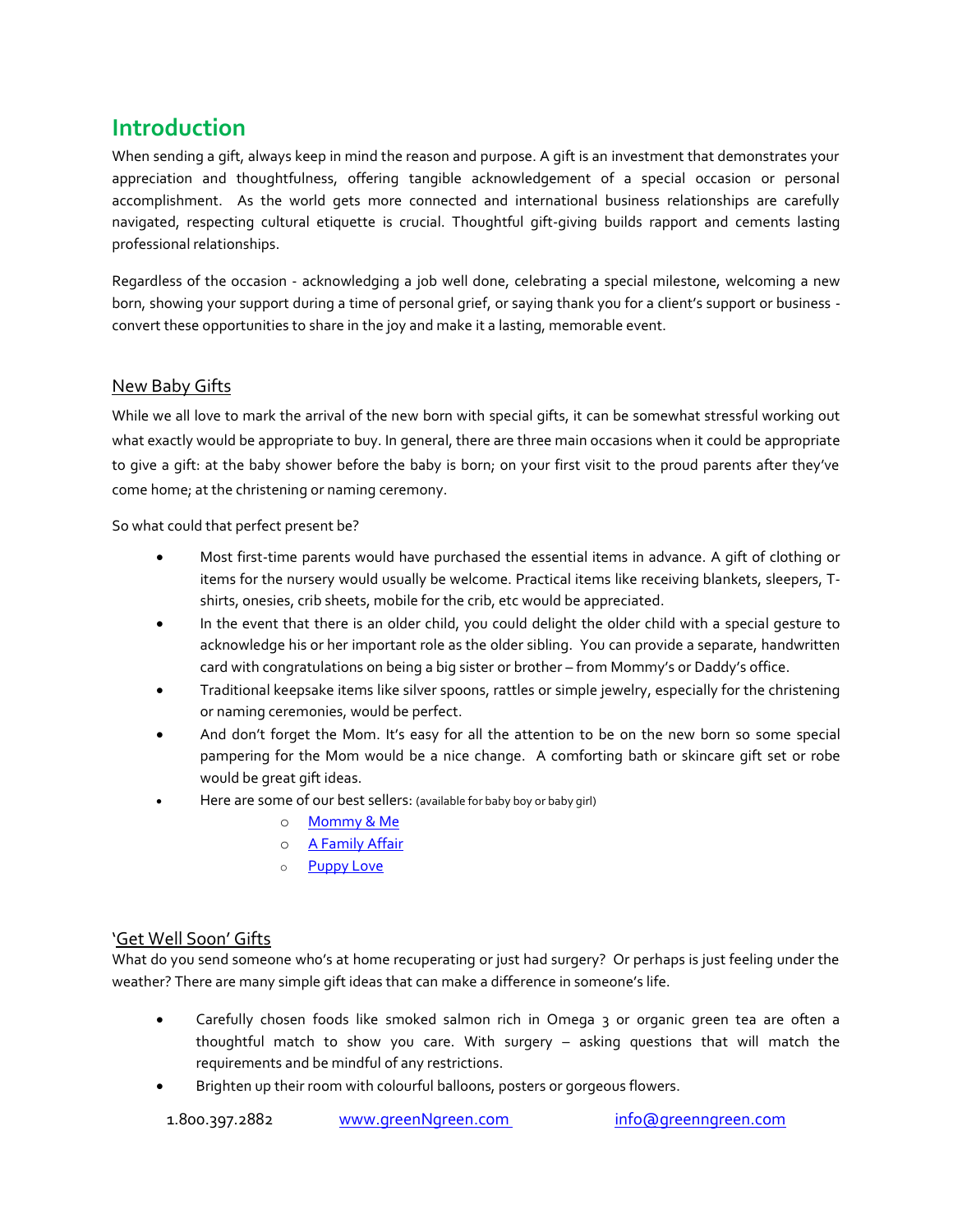- How about a gift card to use when he or she feels better? They would surely love one for a delicious meal, manicure-pedicure, hair makeover, or even a massage.
- When visiting in hospital, remember that most hospitals have special rules about fragrant flowers or certain fruits depending on the type of ward you are visiting. Check them out first before spending on that gift.

#### [Sympathy Gifts](http://www.greenngreen.com/sympathy-gift-basket/)

In times of grief and death, the tradition of sending flowers is still the most popular practice. But what if you want to send something different to show your support, something meaningful that will last beyond the funeral?

- Most people in grief do not have the interest or energy to eat a proper meal. Show your thoughtfulness and care by sending them a hamper of fresh fruit or food items to keep them nourished and to provide the much needed energy. In Indian cultures, grieving families do not cook any meals in the home of the departed as it is believed to be disrespectful to light a stove before the cremation. So sending a food basket is a welcome idea.
- If, as a close friend, you have many photos of the departed or you can gather more from friends and sites like Facebook, consider putting together an album or photo book. The family would surely be happy to have another beautiful keepsake to help during their time of loss.
- Offer the gift of yourself by helping with the laundry and cleaning. Walk their pets. Give rides to appointments or run errands. Sometimes just stopping by to listen can help.
- Children who may be affected directly by the death can often feel forgotten with all the attention around the preparations of a funeral. A small gift can remind them that you are thinking of them. Keep in mind the age and interest of the child when selecting a gift. A stuffed animal to cuddle for comfort, a journal for them to express their thoughts and feelings, coloring and activity books, music or movie DVDs to occupy themselves when everyone else is busy are all easy ideas that will let a child know they are being loved.
- Here are some of our top-selling gifts: *(link to website*)

#### Bosses and Co-Workers Gifts

We have been asked many times if it is appropriate to give a holiday or birthday gift to the boss. It really depends on your company's policy and the relationship you have with your boss. If the company policy allows it, but you aren't sure about the appropriateness, consider getting a group of co-workers together to share in one gift. Something for your boss's office like a photo frame, a desk set; some local art or a generous gift card to their favourite restaurant, would be very much appreciated. For co-workers, don't spend too much on the gift as it may make them feel uncomfortable. Keep their interest in mind and ensure its appropriateness. Stay away from regifting unless if you are 100% sure that the recipient will absolutely love it.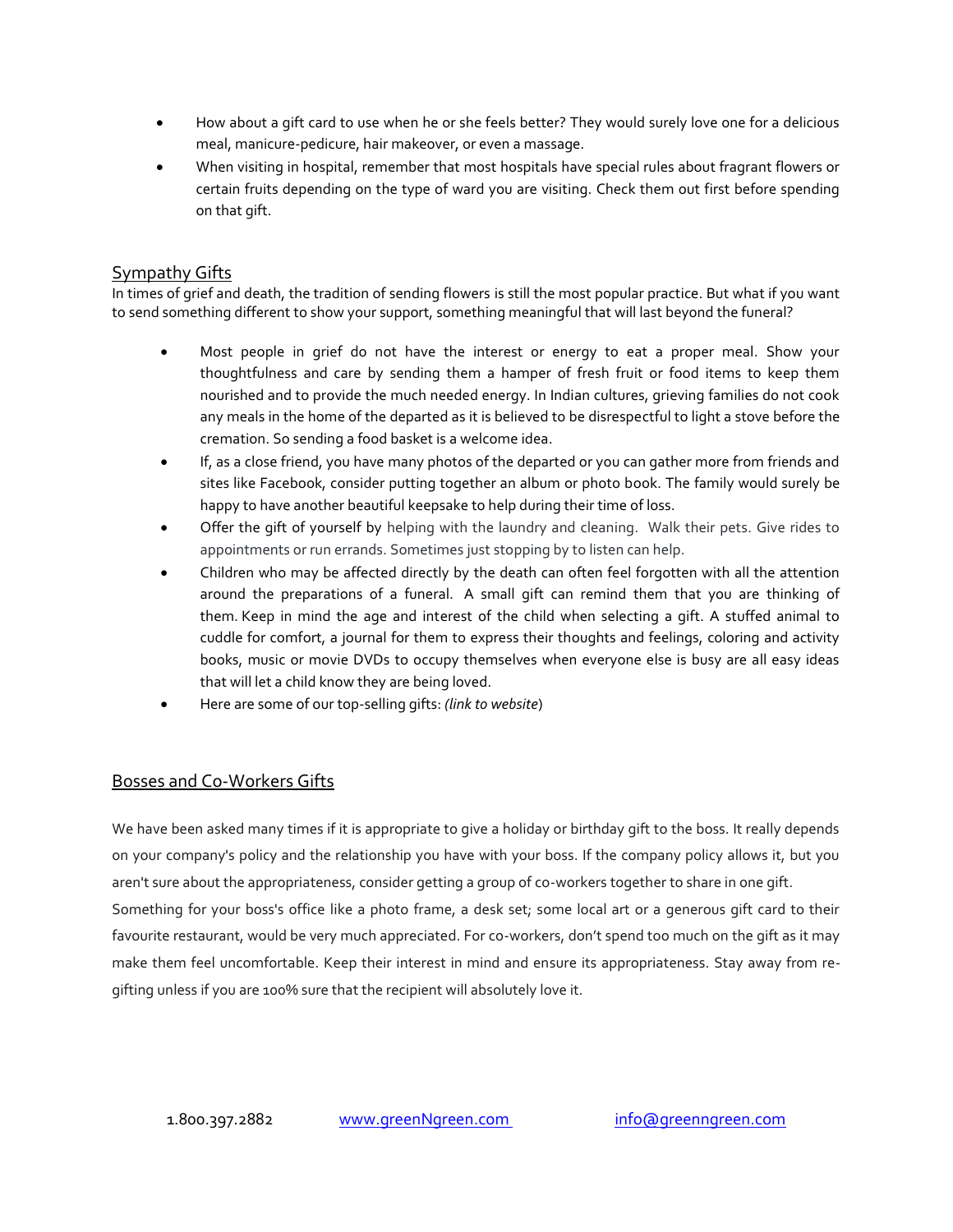## **Cultural Business Etiquette – Do's & Don'ts**

In today's business world, it is not uncommon to be working alongside people of different cultures and from different parts of the world. The internet, cell phone and multitude of flight connections has made it as common to work with a person in Singapore or Shanghai, as it is with someone in Saskatchewan.

So what is the protocol of gift-giving in other cultures and countries? Remember that selecting a business gift is quite different from selecting a personal gift. A business gift must be appropriate and reflect your understanding of the recipient's culture and status.

Take your time to research the traditions and customs of their home country. You would not want to embarrass yourself and the organisation you are representing by giving an offensive gift or something made in the recipient's home country.

Here are some tips to ensure you maximise the potential of your gift-giving.

#### **Chinese**

- Not only is the choice of gift important in Chinese culture, but how much you spend on it, how the gift is wrapped and presented are equally important. The value of the gift depends on the occasion and your relationship to the recipient. In business settings where more than one person will receive a gift, the most senior person should receive the most expensive gift. Never give the same gift to people of different ranks in the company.
- Be sensitive to the fact that in China, it is illegal to give gifts to government official however it has become more commonplace in the private sector.
- For the Lunar New Year & weddings, gifts of cash in red envelopes is most acceptable. The amount should be an even number but never containing the number  $4'.$
- With gifts, avoid knives or any other sharp objects as it signifies the severance of the relationship; clocks imply death, while shoes or gift cards for footwear imply the 'walking out' of the relationship.
- When in a group, always hand your gift to the most senior person first. Use both hands when offering the gift as a sign of your respect. Gifts are not opened in public.
- Use brightly coloured gift wrap like red, pink, yellow or gold. These colours symbolise prosperity, happiness and good fortune.
- Appreciated gifts: Foreign branded goods; fine wines and imported alcohol; quality writing pens; gifts in sets of 6 or 8 (never  $\mu$ ); good quality handmade goods from your country that are not easily available in the recipient's own home country.

#### **Muslims**

- Never give alcohol nor any products made of pigskin, because pigs are considered unclean and offensive to Muslims.
- Avoid giving gifts to the wife of an Arab colleague, and never inquire about her.
- In Arab culture, gifts are given or received with the right hand, not with the left. Using both hands, however, is acceptable.
- If invited to a Muslim [home,](http://www.giftypedia.com/Egypt_Gift_Giving_Customs) do bring a gift of baked goods or chocolates.
- Appreciated gifts include: Chocolate-covered dates or pastries; decorative items for the desk (eg. paper weight or pen set); small electronic gadgets; elegantly-made compasses (a compass enables devout Muslims to always know where Mecca is, even when traveling).

#### **Japanese**

o Gift giving plays a central role in Japanese business etiquette. The emphasis is on the act of giftgiving and not the gift itself.

1.800.397.2882 www.greenNgreen.com info@greenngreen.com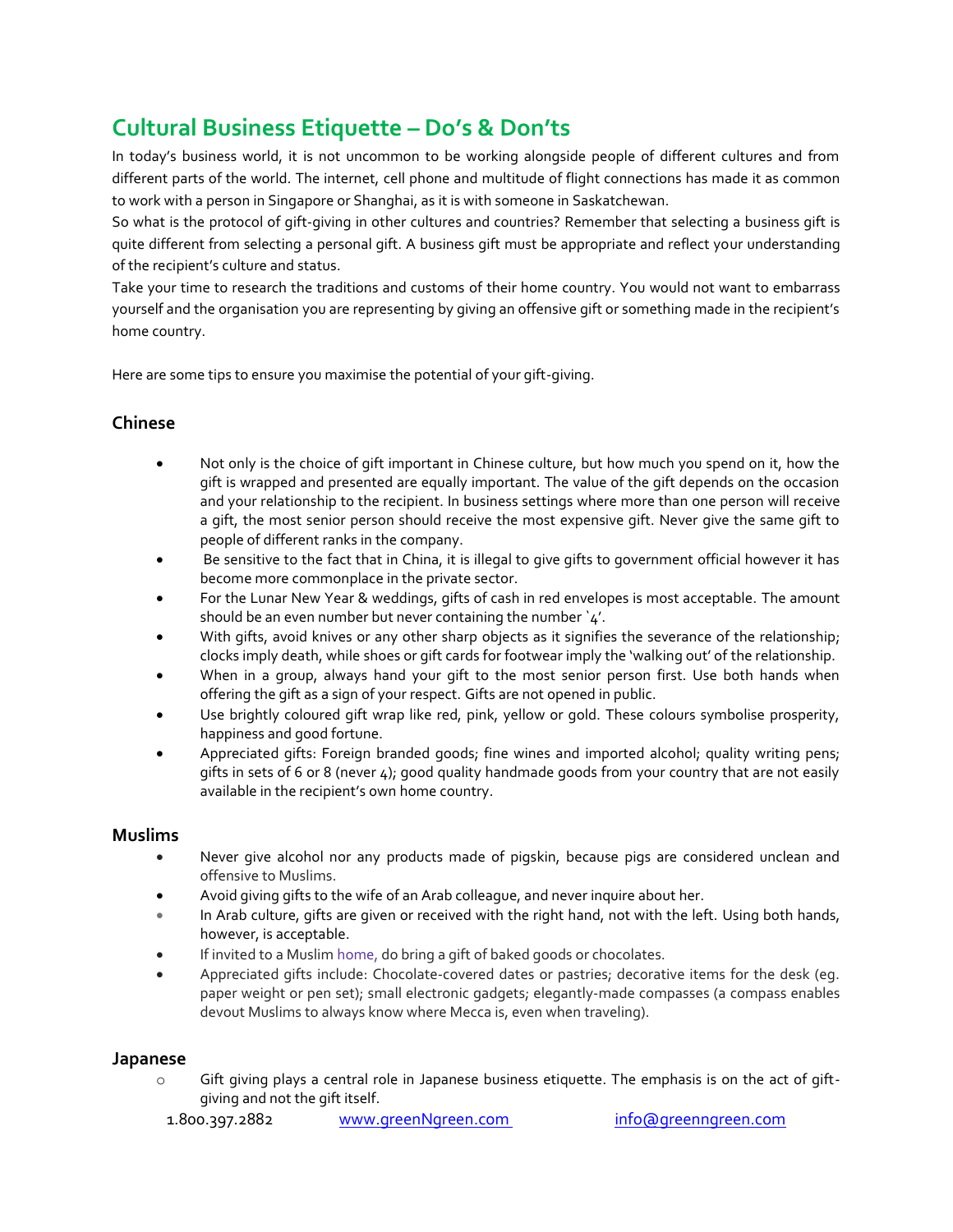- $\circ$  It is a good policy to bring an assortment of gifts for your trip. This way, if you are unexpectedly presented with a gift, you will be able to reciprocate.
- o Always present and receive gifts with both hands. Before accepting a gift it is polite to refuse at least once or twice before accepting.
- o Pastel-coloured gift wrap, without bows, is preferred. Avoid using brightly covered paper or bows.
- o If invited to a Japanese home, bring flowers (of an uneven number), cake or candy.
- o If you receive a gift, be sure to reciprocate.-
- o Appreciated gifts include: imported scotch, cognac, bourbon, brandy or fine wines, gourmet food items and imported fresh fruit; electronic gadgets for men and cuff links for men.

#### **General Tips**

- Make your gift small and easy to carry. How often have we been stuck with a gift that is too bulky to fit into our suitcases, won't pass airport security nor make airline baggage restrictions? If the gift is larger than an iPad, do provide a separate carry-on bag or pack the gift to make it easy to handle.
- As with many Asian and Middle-Eastern cultures, gifts are not unwrapped openly when received. This is to ensure that no `loss of face' will occur for both the giver and the receiver if the gift has been poorly chosen or inappropriate.
- Avoid lavish or ostentatious gifts that may make the recipient uncomfortable or unable to accept them.

### **Crafting The Message**

Make your gift more meaningful by adding a personalized message to show you care and to convey sincere thoughtfulness. Here are some key tips on how to craft a meaningful note:

- Make sure you have the proper spelling of the person's name. And be sure to sign off with your name too.
- A late gift and note is better than no gift and note at all. So don't start off your note apologising as this puts the emphasis on you and not the recipient.
- Include both parents in your message when sending a baby gift. Remember that this is a happy occasion so keep the mood of your message joyous and upbeat. Acknowledge the older child if there is one.
- Include both names for wedding gifts, even if you only know one party.
- What do you do when you know only one name? Be creative with the message like, *"Congratulations to both of you on this special occasion…"*
- Use humor but only if you know the recipient well enough.
- A note accompanying a business gift adds a personal element into your business relationship.
- For more great gift giving tips visit our site (http://www.greenngreen.com/gift-tip

### **[Customer Milestone Programs](http://www.lionsgategifts.com/)**

What could be a better than to appreciate and engage your most loyal customers then with a carefully created milestone program. GreenNGreen helps you to create the perfect program to suit your industry, budget and frequency to celebrate these precious relationships. Once the program is created GreenNGreen automates the implementation and takes care of all elements of fulfilment.